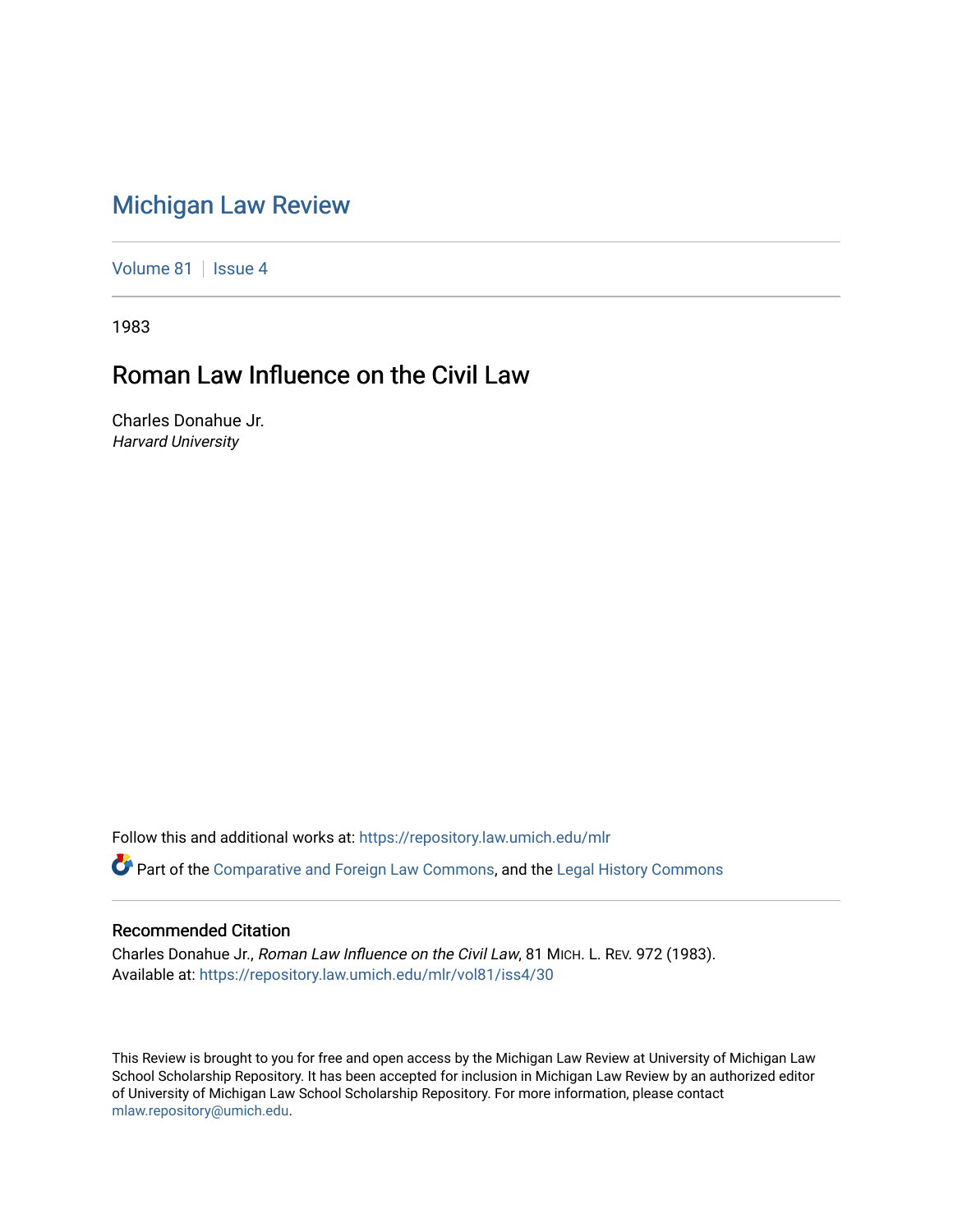## **ROMAN LAW INFLUENCE ON THE CIVIL LAW**

#### *Charles Donahue, Jr.* \*

### THE MAKING OF THE CIVIL LAW. By *Alan Watson.* Cambridge: Harvard University Press. 1981. Pp. xii, 201. \$22.50.

This is an important book. The argument is complex, but its complexity is likely to be lost in the clarity of the exposition. Each of the pieces of the exposition is carefully crafted and full of insight, but the contribution of each piece to the structure of the overall argument is not revealed until the end, by which time many readers will not have the patience or the ability to put it all together. This reader has the patience (although he is not at all sure that he has the ability) and offers the following in the hope that those with more ability but less patience will find it a useful guide.

The book was written in the "firm conviction that at the present time there is little knowledge of why law changes when it does, or why it changes in the direction that it does, or when and why it responds to pressure" (p. vii). This may be the central problem of legal history, if not at all times, at least in our time, and many, including this reviewer, would rank it among the central problems of the academic study oflaw. Professor Watson looks at the problem of legal change in the context of the basic division between civil law and common law legal systems and asks how this basic division came about. He concludes that

Itlhe basic differences between civil law and common law systems are explained in terms of the legal traditions themselves; that is, the differences result from legal history rather than from social, economic, or political history. Above all, the acceptance of Justinian's *Corpus juris civilis*, in whole or in part, as authoritative or at least as directly highly persuasive[,] determined the future nature of civil law systems and made them so distinctive. [P. viii.]

While this conclusion is not new, Watson reaches it with a force and in a manner that this reviewer cannot recall encountering before. The method by which Watson gets to his conclusion gives the book both its originality and its complexity.

The book may be divided into two parts. The first seven chapters deal with the civil law prior to codification; the next five chapters deal with codification and its aftermath. The first part of the first chapter and the last chapter should be excluded from this basic division, since the former defines civil law and the latter offers general observations on legal change. This material is best considered after we examine the core of the book.

Within this core the order of topics is roughly chronological. We begin

<sup>•</sup> Professor of Law, Harvard University. A.B. 1962, Harvard University; LL.B 1965, Yale University. - Ed.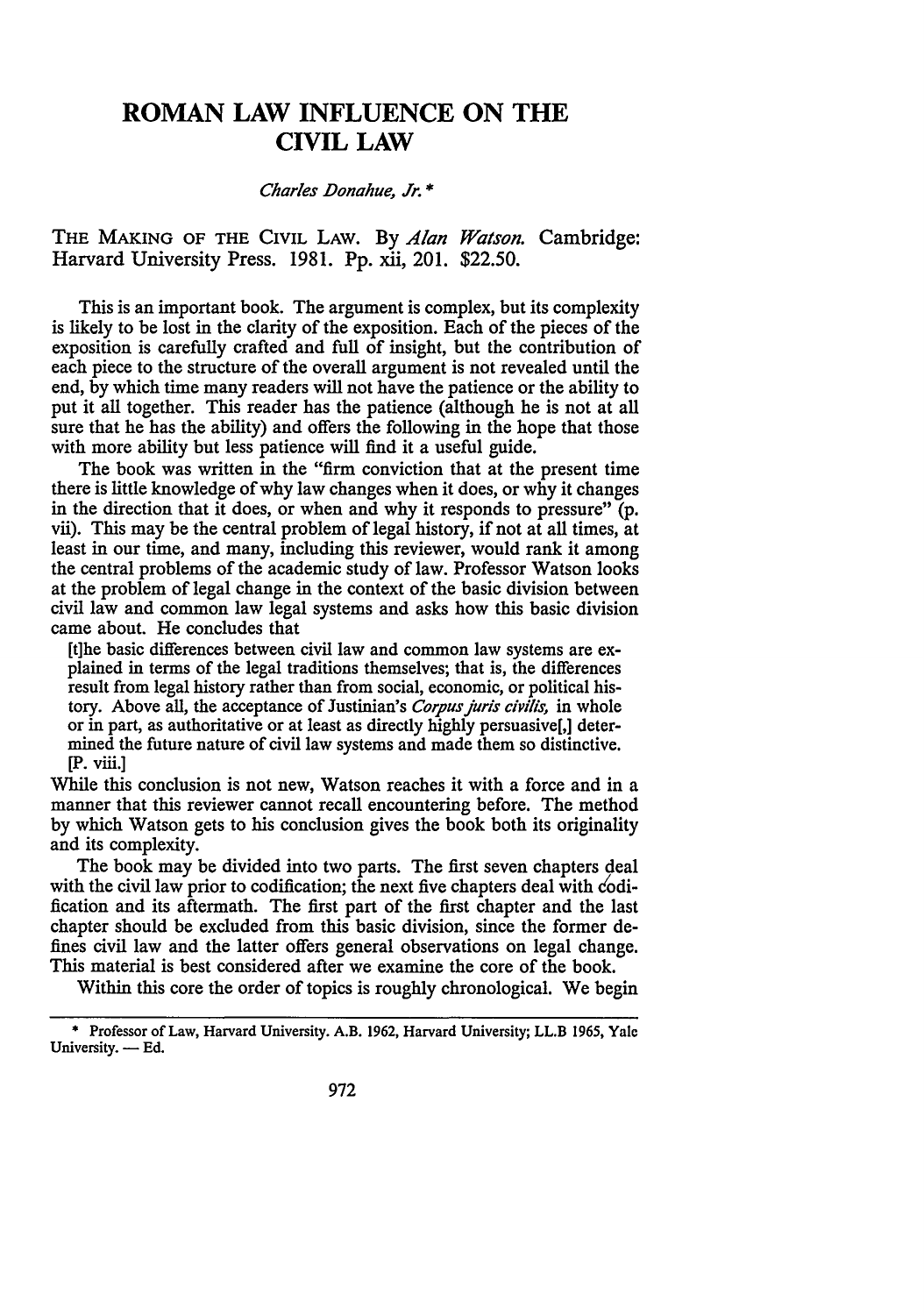with a discussion of the *Corpus juris civilis* itself (pp. 10-13), and we note (ch. 2) what Watson calls the "block effect" of Roman law, a striking metaphor for the fact that the materials in the *Copus juris* are arranged so that it is possible to outline schemes of rules for a given area of Roman law without much reference to the other areas. Roman law then is a highly "transplantable" body of law  $-a$  body of law appropriate for study by any group of lawyers who lack a body of literature concerning their native law and who choose to study law generally. These were the conditions facing European lawyers in the central Middle Ages and may well have accounted for the peculiar attraction of the *Copus juris civilis* for those who revived its study in the twelfth century. Study of the *Copus juris civilis,* however, had substantial methodological consequences (ch. 3). The book was studied at the feet of teachers who did not need to be connected with practice. Their teaching acquired a distinctly international character. This international character, in tum, led to the book's dominating university legal education. The style of reasoning became one of "formal rationality." Problems were solved by cutting facts down to their bare bones and by searching for the commentator who "got it right." This in tum gave a timeless character to the statements of the problems and to their solutions. All these characteristics may be found in the case decisions which were published in the civil law countries in Europe prior to codification (ch. 4).

The study of the *Copus juris* fixed the mode of legal thought. Examples drawn from Roman law were used to illustrate techniques of argumentation, comparisons were drawn between Roman law and local law, and writing about local law made use of Roman law categories (ch. 5). In particular, the categorization system of Justinian's *Institutes* became the way by which authors described their local legal systems. This became particularly important when the humanists in the sixteenth century showed that the medieval developments of Roman law had carried it far beyond what the classical authors had in mind (ch. 6). Natural law thinking in the seventeenth and eighteenth centuries began by breaking away from Roman law, but ultimately it was tamed and forced into Roman law categories (ch. 7).

With the discussion of modern codifications (ch. 8), Watson changes his style of argumentation, offering more explicit consideration of possible contrary arguments. The chapter begins with a recognition that political backing is necessary for any kind of codification, but argues that neither the difficulty of finding the law nor social upheaval adequately explains why modem codifications took place. What is shown, and shown quite powerfully, is that both the French and the German codes are deeply rooted in the particular legal traditions of the countries and that the important differences between them can be explained in terms of those traditions.

Watson next analyzes the effects of codification by contrasting codes with institutes as sources of law. Codification leads to even greater abstraction, to a total loss of the sense of the history, to a loss of the international character of law, and to a fixity which makes codes difficult to change. On the other hand, drafters of new codes frequently undertake comparative work (ch. 9). Roman law distinctions embedded within the codes are critical to the modem divisions oflaw: the public-private distinction, the development of specialized tribunals for handling administrative matters,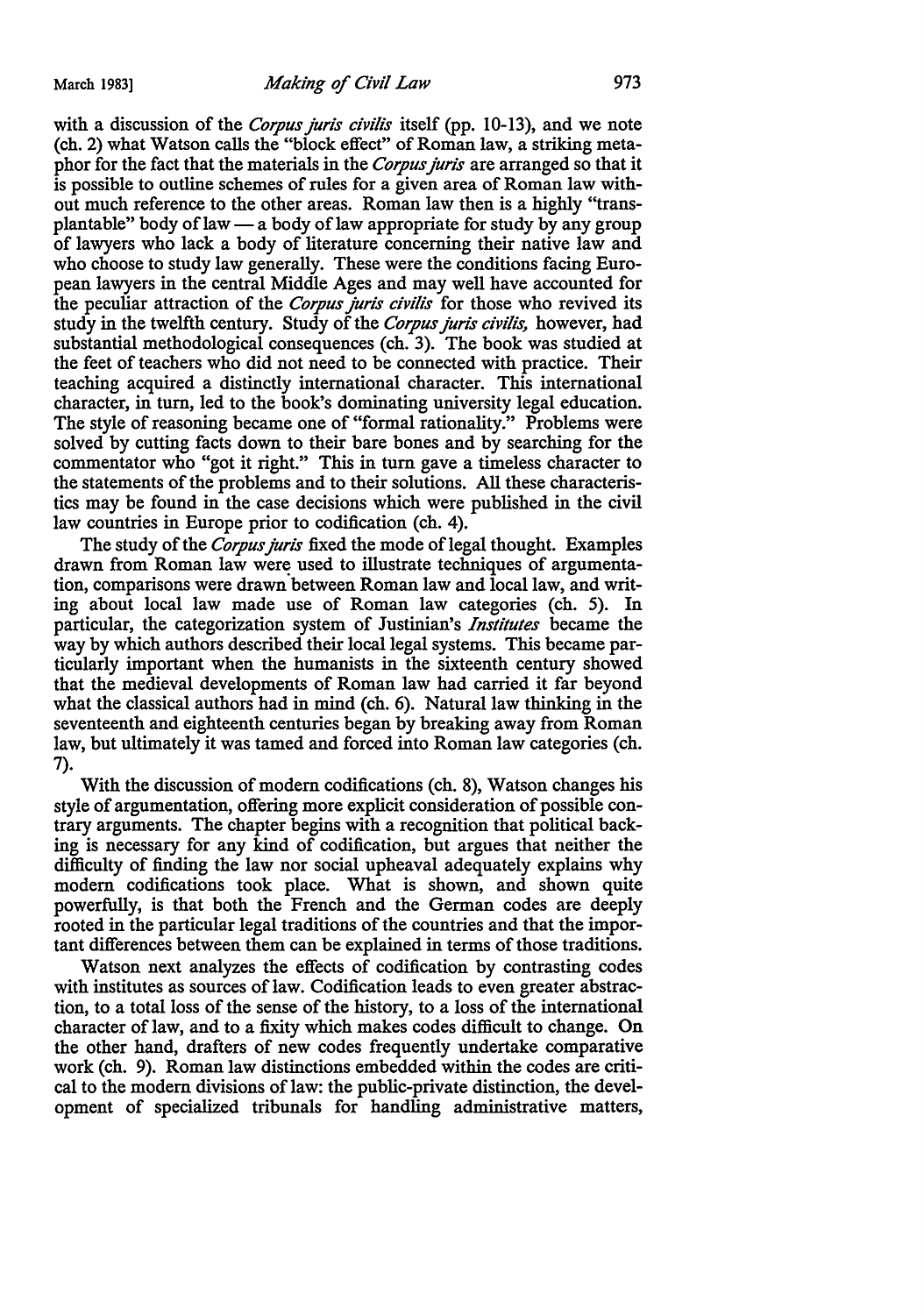separation of commercial law from the law of obligations generally, even the divisions within the law of obligations ( ch. 10). The sources of modem civil law are considered (ch. 11), and Watson shows that, although the role of statute differs from what it was in the precodification period, the role of the jurist and of case law is a direct descendant of what had come before.

Thus the story is told  $-$  and well told. So far as this reviewer is able to judge, the book, with a few minor exceptions, is accurate and wellpresented, and it is notable for its clarity and its interest.<sup>1</sup> The book is not an elementary textbook of the history of the civil law. The exposition requires too much knowledge for the beginner. As a sophisticated retelling of a well-known story, however, the book deserves high marks. Watson has done good service for the English-speaking reader who knows something of European legal history and wants to know more.

But the book was not written with exposition as its primary purpose, and whether its argument is ultimately convincing will depend on whether the definition of the problem found in the first chapter and its solution found in the last prove to be convincing. Watson has chosen to develop his argument out of a distinction between civil law systems and common law systems. That the distinction exists is generally recognized by all who work in comparative law, but there is disagreement as to exactly *what* the distinction is. "Civil law" turns out to be a convenient shorthand for describing any one of a number of characteristics which tend to exist in countries whose legal traditions are not derived from England. The characteristic which Watson focuses on in his first chapter is the greater influence of the *Corpusjuris civilis.* Defining civil law in this way requires that Watson exclude the Scandinavian countries and the socialist countries from his definition of civil law, and he says very little about the countries of the Far East. My difficulty, however, is not with the fact that Watson groups the countries this way in order to make the definition of civil law more precise. The legal systems of the excluded countries are frequently recognized as quite different from the systems of central and western Europe and from those of, for example, South America, whose legal systems are derived from the central and western European legal systems. My difficulty is that Watson's definition of civil law comes perilously close to rendering his conclusion tautological. He defines civil law as a legal system in which the influence of the *Corpus juris civilis* is strong, and he demonstrates that the characteristics of the civil law system depend upon the influence of the *Corpus Juris civilis.* 

The conclusion is not tautological, however, because Watson's point is that the influence of the *Corpus juris civilis* is the cause of many of the dis-

I. This is the mandatory "nit-picking" footnote: There is no Thomas M. Green at the University of Michigan, but there is a Thomas A. Green (p. viii). Pages 82 and 160 n.34 have typesetting errors which produce noticeable stray marks on the page. On p. 129 "influential" should be so spelled. On p. 134 René David's name needs an accent mark. On p. 145 the statement that the Twelve Tables rigorously excluded administrative, constitutional and public sacral law seems odd in the light of Tables 9.1-2, IO (is this "private" sacral law?), 11.2, 12.5, The discussion of partnership and */aesio enormis* on pp. 164-65 is overly compressed. In particular the effect of the Uniform Partnership Act on the so-called "aggregate theory" might have been mentioned. Page 175 would have benefited from a citation to Dawson, *Effects of Inflation on Private Contracts: Germany, 1914-1924*, 33 MICH. L. REV. 171 (1934). Considering the wide range that the book covers in such a short space, the fact that I could find so little of the detail to criticize convinces me that this is a remarkably accurate piece of work.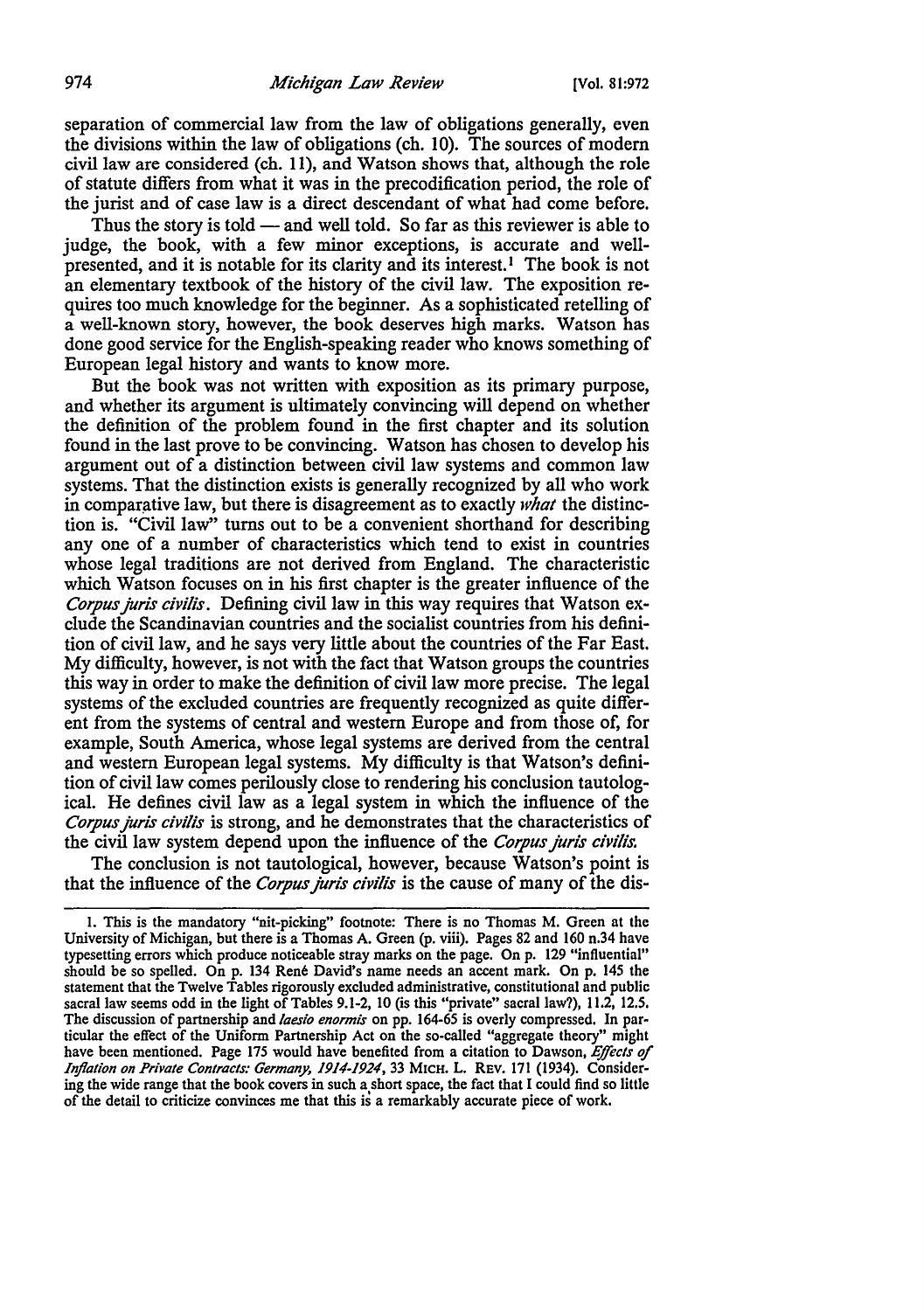tinctive characteristics of the legal system in those countries in which its influence was strong. Codification is the most important variable explained by the influence of the *Corpus Juris civilis.* The role of the jurist, the style of deciding cases and the authority given to him, the separation of civil from commercial law, and separate tribunals for public and private law are other characteristics which are seen to depend on the influence of the *Corpus juris*, although the argument here is less powerful, because the phenomena themselves are not observed, or not observed to the same degree, within all the selected countries.

Working out the implications of all of this for the general theory of legal development is largely left to the reader. The final chapter, in which one might expect to find a conclusion, in fact contains a theoretical discussion, derived from an earlier article, which operates on an abstract level and is difficult to connect with the rest of the book. Watson clearly believes that general political, social and economic developments do not explain why a legal system is the way it is. The most powerful evidence for this proposition, stated a number of times although never elaborated, is the fact that England and the Continental countries with which Watson is dealing have gone through basically the same political, social and economic development and yet have arrived at very different legal systems. Some, of course, would want to argue the uniqueness of the English political experience. Certainly England had in place very early a group of institutions which allowed it to develop its native law in a way that was comparatively free from the allpervasive effect of the *Corpus Juris* that existed on the Continent, particularly in the early modem period.

The difficulty with Watson's book, however, is deeper than the quibbles which one might raise about the comparison that he draws. The difficulty is that his evidence, his methodology and his theory are never juxtaposed in such a way as to allow one to see how they all fit together. There are a number of methodological suggestions in the book, but they are never treated systematically. I find myself attracted both to the suggestion that historical explanations must be judged on the basis of their plausibility, not their inevitability (pp. 96-97), and to Watson's use of Ockham's razor (pp. 186-87), which suggests in the context of legal history that explanations internal to the legal system are to be preferred to explanations which require the use of forces external to the system. But it is difficult to see from the way Watson tells his story whether these methodological principles are to be regarded as always at work or only at work in those particular sections where he recognizes them, and both principles are sufficiently problematical as to require more justification than they receive.

Perhaps more problematical still is the final, theoretical chapter, which presents a complex general model of legal change and which, at least in its emphasis on forces for and against change, seems to undercut much of what is said in the book. If it is true, as the model seems to suggest, that basic changes are, at least in part, the result of "pressure forces," should we not have been told more about those forces at the points in the book where major changes are discussed? The chapter on codification, as we noted, concedes that political support must exist for codification, but the analysis of what those forces were in the examples considered is scattered. The consideration of the political forces supporting codification is not treated sys